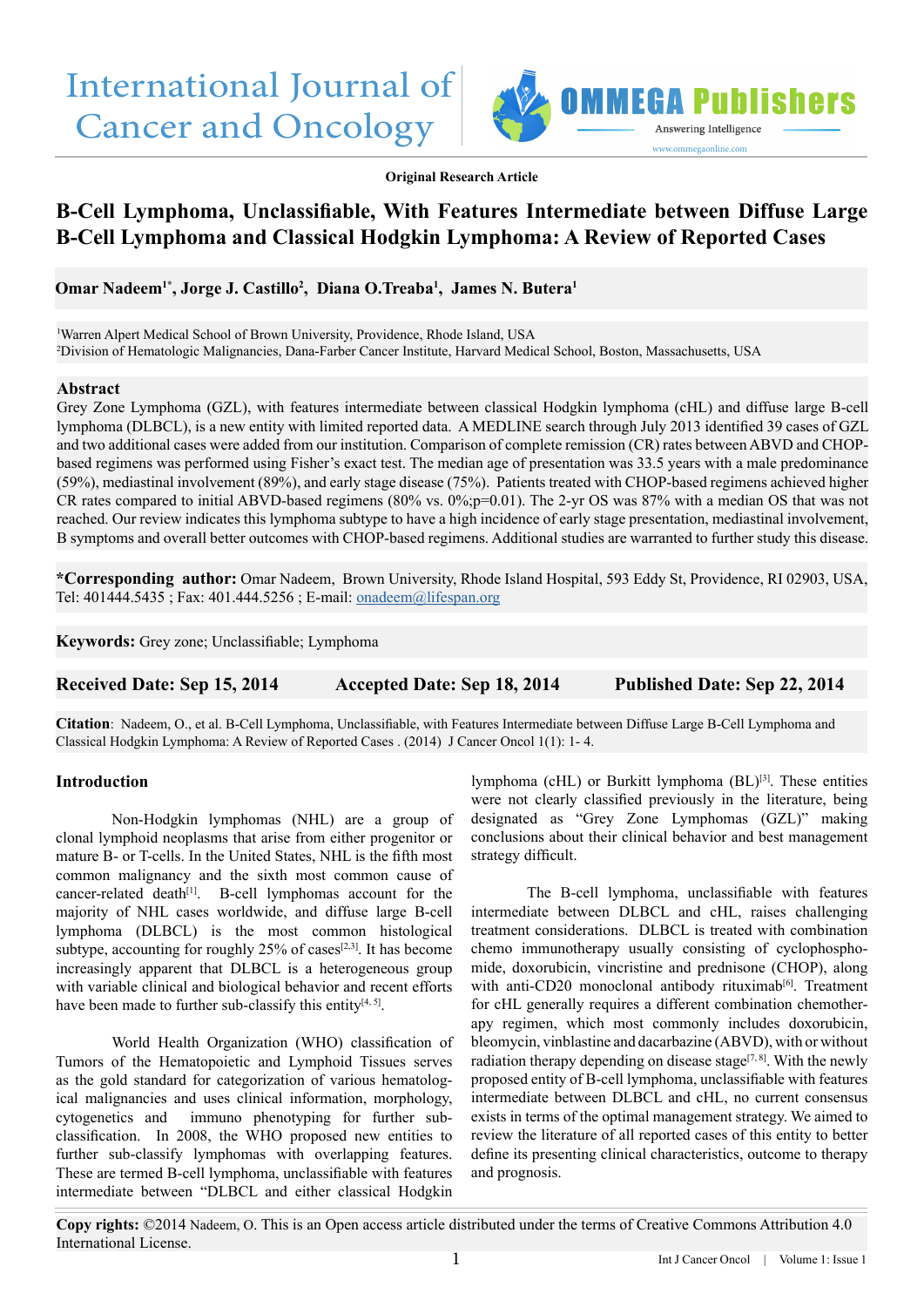#### **Materials and Methods**

A comprehensive MEDLINE search was performed through July 2013 using key words "gray zone" or "grey zone" or "unclassifiable or indeterminate" and "lymphoma". Cases were included in the analysis if they met the pathological definition of B-cell lymphoma, unclassifiable with features intermediate between DLBCL and cHL as defined by the WHO criteria, based on morphological and immunophenotypic pattern. Cases without primary pathological immunophenotypic information or primary clinical patient data were excluded.

Our search yielded a total of 554 abstracts. All abstracts were reviewed to determine relevancy and 45 articles met study criteria for additional comprehensive review to identify individual cases. From these, a total of 39 unique cases were identified from 8 articles<sup>[9-16]</sup>, along with two additional cases from our local institution, for total number of cases of 41. Strict pathological eligibility criteria was implemented, using morphological and immunophenotypic data, and pathological review of the reported immuno histochemical pattern was conducted by our staff hematopathologist(DOT) to insure compatibility with a diagnosis of GZL per the WHO criteria.

Baseline demographic data were collected along with clinical presentation, stage, and pathological data including morphology, immunophenotype pattern and EBV status. Treatment data, if available, were also collected and comparison of complete remission (CR) rates between ABVD and CHOP-based regimens were performed using Fisher's exact test<sup>[17]</sup>. P values of <0.05 were considered statistically significant. Overall survival (OS) was defined as the time elapsed between lymphoma diagnosis and death or last follow-up, and was estimated using the Kaplan-Meier method[18].Statistical analysis was performed using MedCalc Statistical Software version 13.1.0 (MedCalc Software bvba, Ostend, Belgium, 2014).

#### **Results**

| Age (years)                    | 33.5 (range 13-85)         |  |  |
|--------------------------------|----------------------------|--|--|
| Male<br>Sex                    | 59%                        |  |  |
| Female                         | 41%                        |  |  |
| Early stage (I or II)          | 75%                        |  |  |
| <b>B</b> symptoms              | 77%                        |  |  |
| <b>Mediastinal Involvement</b> | 89%                        |  |  |
| Morphology                     | Reed Sternberg cells (68%) |  |  |
| <b>EBV</b> positive            | 41%                        |  |  |
| Immunophenotype                |                            |  |  |
| CD20                           | 90%                        |  |  |
| CD30                           | 95%                        |  |  |
| <b>CD15</b>                    | 63%                        |  |  |
| <b>CD45</b>                    | 73%                        |  |  |
| CD79a                          | 100%                       |  |  |
| PAX5                           | 100%                       |  |  |
| OCT <sub>2</sub>               | 89%                        |  |  |
| <b>BOB1</b>                    | 72%                        |  |  |

**Table 1**: Baseline Characteristics



Patient demographic data are presented in Table 1. The median age of presentation was 33.5 years (range 13-85 years) with a slight male predominance (59%). Clinical data were available for review for 20 of the 41 patients. B symptoms were present in 77% of cases and 75% presented with an early stage (I or II). Mediastinal lymphadenopathy was the most common site of disease and was present in 89% of cases.

Pathological data was noted for a majority (68%) of patients having a morphological appearance of cHL with Reed-Sternberg cells. Immunophenotype pattern revealed a high rate of CD20 (90%) and CD30 (95%) positivity while only 63% were CD15 positive (Table 1). Of the 22 patients who were assessed for EBV status based on EBER and/or LMP1 expression, 9 (41%) were positive.

Treatment pattern is summarized in Table 2. Patients were either treated with initial cHL regimens (BEACOPP, ABVD) or DLBCL regimens (CHOP, EPOCH, with or without rituximab). Seven patients received initial treatment with AB-VD-based regimens, of which four (57%) did not respond and three (43%) achieved a partial response (PR). There were no reported CRs. Of the seven patients treated with CHOP-based regimens, five had clinical outcome data available. Four patients (80%) achieved a CR and one (20%) achieved a PR (Fisher's for CR rate P=0.01). All patients that achieved CR after CHOPbased regimens received consolidation radiation therapy. Seven patients underwent an autologous stem cell transplantation, of which there were two reported relapses within the first 6 months. Survival data were available in 15 (37%) patients. The median follow-up for the entire cohort was 15 months and the 2-yr OS was 87% with a median OS that was not reached (Figure 1).

**Table 2**: Treatment Outcomes

|                   | PR | CR | <b>ORR</b> | P value |
|-------------------|----|----|------------|---------|
| $CHOP-like (n=5)$ |    |    | 100%       | 0.05    |
| $ABVD(n=7)$       |    |    | 43%        |         |



**Figure 1.** Kaplan-Meier Overall survival (OS) estimate for 15 patients with Grey Zone Lymphoma (GZL) – B-cell lymphoma, unclassifiable with features intermediate between classical Hodgkin Lymphoma (cHL) and Diffuse Large B-cell Lymphoma (DLBCL) treated with chemotherapy.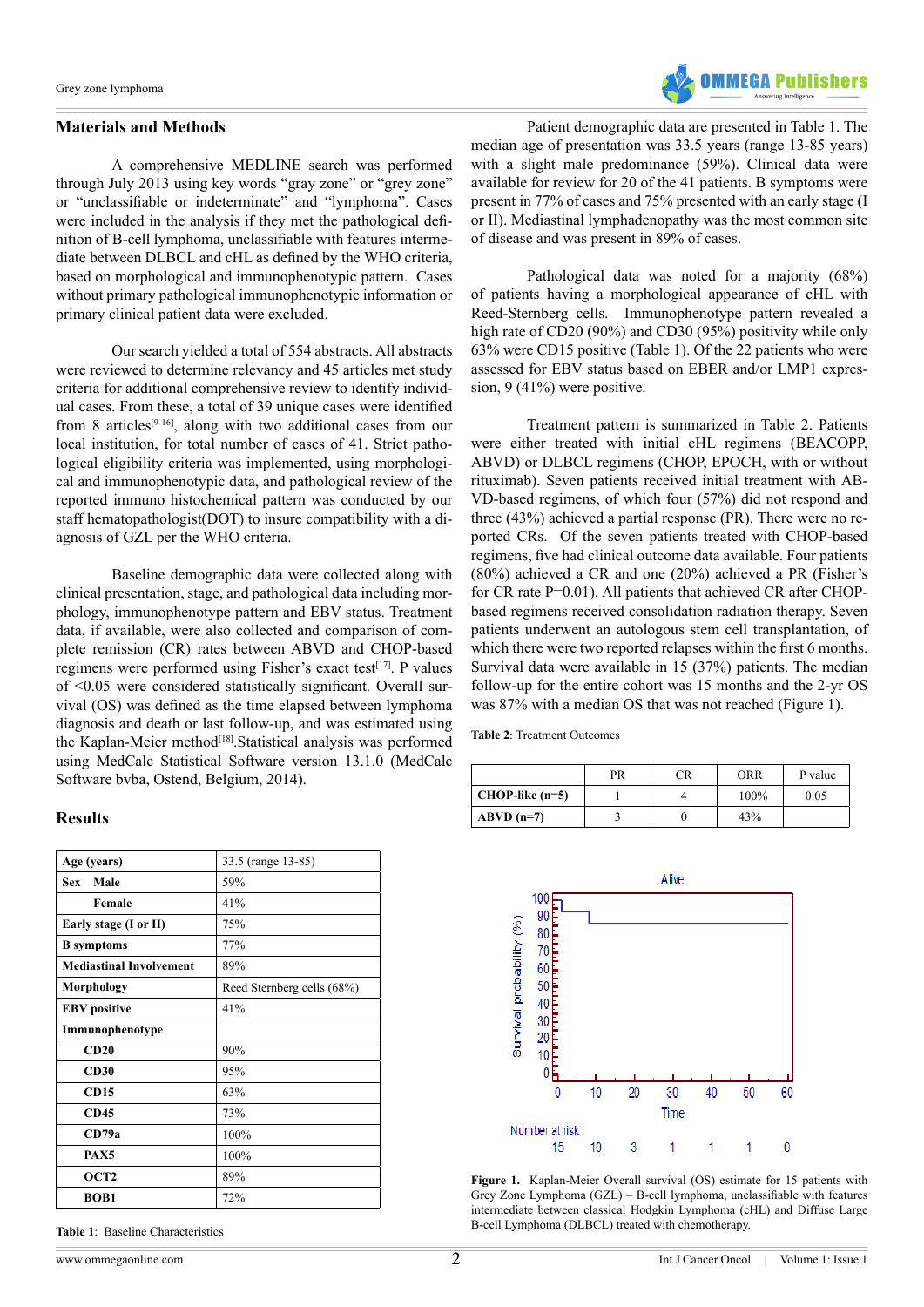### **Discussion**



Our results reveal several important points. First, it appears that the majority of patients with this entity present with early stages, mediastinal involvement and B symptoms. Therefore, one's suspicion for this rare entity should be heightened when encountering a patient with the classic immunophenotype of this GZL and these presenting clinical characteristics.

Second, it appears that treatment of this entity with CHOP-like regimens appear to have better outcomes as the reported CR rates are higher than with ABVD-based regimens. Given the proclivity of this lymphoma to involve the mediastinum and its poor response to cHL regimens, one can speculate that many of these patients may have been previously inappropriately classified as refractory cHL Nonetheless, it is of interest that outcomes for these patients seem to be improved with CHOP-like regimens as opposed to ABVD-based regimens. Although, the numbers of patients analyzed in this study for treatment response were small and the conclusion might be spurious, this result remained statistically significant and is a novel finding worth of further investigation.

Of note, all patients who achieved a CR after CHOPlike regimens were consolidated with radiation therapy, which may be important in the management of this disease. However, the role of radiation therapy in this disorder will have to be further defined in larger studies.

The role of rituximab in this disease is intriguing and deserves further study as most of these lymphomas are CD20 positive. However, rituximab use was not universal and was used in less than half (3/7) of the patients treated with CHOPlike regimens. Therefore, from this data set it is not possible to make conclusions on the benefit of rituximab in this lymphoma subtype. Furthermore, it is unclear if the addition of rituximab to ABVD-based regimens would improve disease outcomes. Also, it is noteworthy that this review revealed that this rare lymphoma subtype is almost always CD30 positive, lending to the possible role of brentuxima bvedotin in future study of these patients.

Lastly, the rate of EBV positivity was high in our analysis. EBV positivity is seen in 20-50% of cHL in North American and European reports<sup>[19]</sup>. EBV has also been reported infrequently in DLBCL although with higher rates in immuno compromised patients and in the elderly<sup>[20]</sup>. The finding of EBV positivity in this GZL subtype has been reported by other authors $[10]$ ; however, the high incidence EBV positivity in this analysis adds evidence that this GZL could be included onto a growing list of EBV-associated lymphomas. However, the implications of this association are unclear at this point.

Our study has several limitations. First, while the retrospective nature of this study allows for better disease characterization and comprehension, it does limit widespread conclusions regarding treatment outcomes. Second, despite a comprehensive literature search, the number of reported cases was small, possibly indicating the rarity of this newly defined disease entity. Lastly, due to the literature review nature of this study, no central review of pathology was undertaken which also is a limitation of this analysis. However, given the rarity of this entity, large trials with central pathology reviews may be challenging to perform.

**OMMEGA Publishers** 

In conclusion, B-cell lymphoma, unclassifiable with features intermediate between DLBCL and cHL, is an evolving entity with limited clinical data. Our study reveals a high incidence of early stage presentation, mediastinal involvement, B symptoms and EBV positivity. CHOP-like regimens appear to have more favorable outcomes when compared to ABVD-based regimens. Prognosis of this rare lymphoma subtype, however, appears favorable. Future larger studies are needed to validate these results.

**Conflicts of Interest**: The authors declare that they have no conflicts of interest.

## **Reference**

1.[Surveillance, Epidemiology, and End Results Program](http://seer.cancer.gov/) [\(SEER\). \(2011\) Database \(internet\).](http://seer.cancer.gov/)

2.[Campo, E., Swerdlow, S.H., Harris, N.L., et, al. The 2008](http://www.ncbi.nlm.nih.gov/pubmed/21300984) [WHO classification of lymphoid neoplasms and beyond: evolv](http://www.ncbi.nlm.nih.gov/pubmed/21300984)[ing concepts and practical applications. \(2011\) Blood 117\(19\):](http://www.ncbi.nlm.nih.gov/pubmed/21300984) [5019-5032.](http://www.ncbi.nlm.nih.gov/pubmed/21300984)

3.[Morton, L.M., Wang, S.S., Devesa, S.S., et al. Lymphoma in](http://www.ncbi.nlm.nih.gov/pubmed/16150940)[cidence patterns by WHO subtype in the United States, 1992-](http://www.ncbi.nlm.nih.gov/pubmed/16150940) [2001. \(2006\) Blood 107\(1\): 265-276.](http://www.ncbi.nlm.nih.gov/pubmed/16150940)

4.[Alizadeh, A.A., Eisen, M.B., Davis, R.E., et al. Distinct types](http://www.ncbi.nlm.nih.gov/pubmed/10676951) [of diffuse large B-cell lymphoma identified by gene expression](http://www.ncbi.nlm.nih.gov/pubmed/10676951) [profiling. \(2000\) Nature 403\(6769\): 503-511.](http://www.ncbi.nlm.nih.gov/pubmed/10676951)

5[.Rosenwald, A., Wright, G., Chan, W.C., et al. The use of](http://www.ncbi.nlm.nih.gov/pubmed/12075054) [molecular profiling to predict survival after chemotherapy for](http://www.ncbi.nlm.nih.gov/pubmed/12075054) [diffuse large-B-cell lymphoma. \(2002\) N Engl J Med 346\(25\):](http://www.ncbi.nlm.nih.gov/pubmed/12075054) [1937-1947.](http://www.ncbi.nlm.nih.gov/pubmed/12075054)

6[.Coiffier, B., Lepage, E., Briere, J., et al. CHOP chemother](http://www.ncbi.nlm.nih.gov/pubmed/11807147)[apy plus rituximab compared with CHOP alone in elderly pa](http://www.ncbi.nlm.nih.gov/pubmed/11807147)[tients with diffuse large-B-cell lymphoma. \(2002\) N Engl J Med](http://www.ncbi.nlm.nih.gov/pubmed/11807147) [346\(4\): 235-242.](http://www.ncbi.nlm.nih.gov/pubmed/11807147)

7.[Fermé, C., Eghbali, H., Meerwaldt, J.H., et al. Chemotherapy](http://www.ncbi.nlm.nih.gov/pubmed/17989384) [plus involved-field radiation in early-stage Hodgkin's disease.](http://www.ncbi.nlm.nih.gov/pubmed/17989384) [\(2007\) N Engl J Med 357\(19\): 1916-1927.](http://www.ncbi.nlm.nih.gov/pubmed/17989384)

8.[Canellos, G.P., Anderson, J.R., Propert, K.J., et al. Chemo](http://www.ncbi.nlm.nih.gov/pubmed/1383821)[therapy of advanced Hodgkin's disease with MOPP, ABVD, or](http://www.ncbi.nlm.nih.gov/pubmed/1383821) [MOPP alternating with ABVD. \(1992\) N Engl J Med 327\(21\):](http://www.ncbi.nlm.nih.gov/pubmed/1383821) [1478-1484.](http://www.ncbi.nlm.nih.gov/pubmed/1383821)

9[.Cogen, A., Bries, G., Verbeke, S., et al. Unclassifiable B-cell](http://www.ncbi.nlm.nih.gov/pubmed/23220936) [lymphoma occurring after necrotizing pneumonia. \(2013\) Eur J](http://www.ncbi.nlm.nih.gov/pubmed/23220936) [Cardiothorac Surg 43\(3\): e89-e91.](http://www.ncbi.nlm.nih.gov/pubmed/23220936)

[10.Wang, E., Papavassiliou, P., Sebastian, S. A malignant lym](http://www.ncbi.nlm.nih.gov/pubmed/22572037)[phoma with histological features and immunophenotypic pro](http://www.ncbi.nlm.nih.gov/pubmed/22572037)[file intermediate between EBV-positive diffuse large B-cell](http://www.ncbi.nlm.nih.gov/pubmed/22572037) [lymphoma and EBV-positive classical Hodgkin lymphoma](http://www.ncbi.nlm.nih.gov/pubmed/22572037)